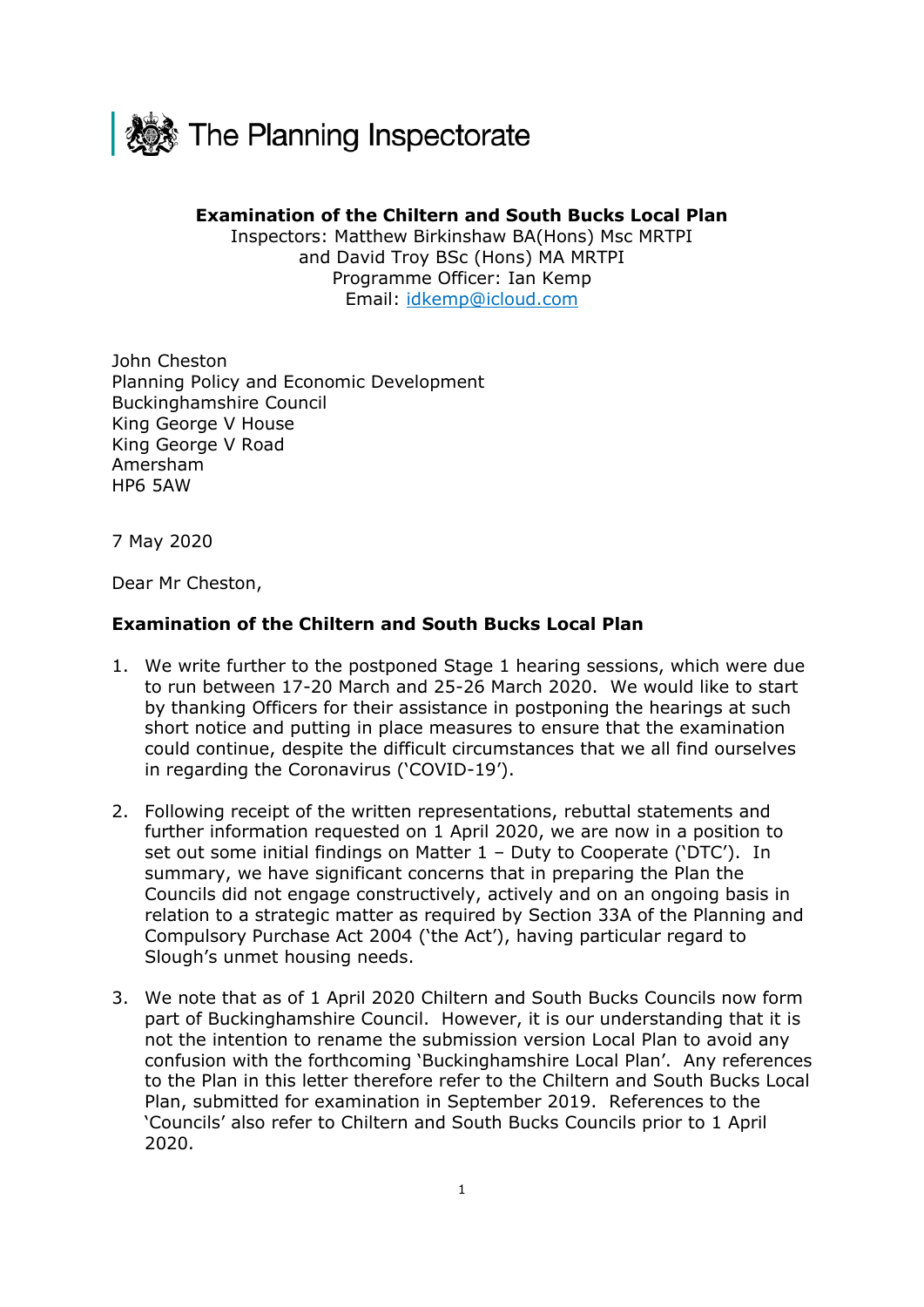## **Starting Point**

- 4. As you will be aware, Section 33A of the Act places a duty on local planning authorities to co-operate in maximising the effectiveness of plan preparation. In particular, it requires local planning authorities to engage constructively, actively and on an ongoing basis in the preparation of development plan documents so far as they relate to strategic matters. A strategic matter is defined as sustainable development or the use of land that would have a significant impact on at least two planning areas. It can therefore include planning for new housing.
- 5. The National Planning Policy Framework ('the Framework') also includes a requirement in national policy to maintain effective cooperation. More specifically, paragraph 26 states that effective and ongoing joint working is *"integral to the production of a positively prepared and justified strategy"*. It should help to determine where additional infrastructure is required, and whether development needs that cannot be met within a particular area could be met elsewhere.
- 6. It is clear from evidence before the examination that Slough Borough Council's ('SBC') ability to meet its own housing needs has been a longstanding matter for discussion. Although there is some debate about whether or not SBC has ever formally requested assistance with the issue, correspondence<sup>1</sup> received by SBC from the Councils confirms that:

*"In drafting the report to our own committee meetings to seek approval to publish and submit the Local Plan, I was advised that we had not received any formal requests to meet any unmet housing needs of neighbouring areas. Having looked into this issue subsequently, I can confirm that we did receive representations from your Council to ask for this assistance in response to the Local Plan Issues and Options and Green Belt Preferred Options Consultations in 2016. I hope that this now sets the record straight on this matter."* 

7. The strategic matter of SBC's unmet housing need was therefore before the Councils at a very early stage in the Plan's preparation.

## **Constructive, Active and Ongoing Engagement**

- 8. Based on the submitted information, the first DTC meeting with SBC was held on 9 September 2016. The next recorded meeting was over a year later, on 17 October 2017. It was facilitated by an independent planning consultant who sought to *"…direct the meeting and facilitate discussion towards the goal of creating a statement of common ground."*
- 9. From the notes of the meeting it appears that the majority of discussions centred around unresolved disputes concerning housing market areas.<sup>2</sup> At

 $1$  Extract provided in Slough Borough Council's Duty to Cooperate Written Statement (March 2020)

<sup>2</sup> Examination Document EXAM33A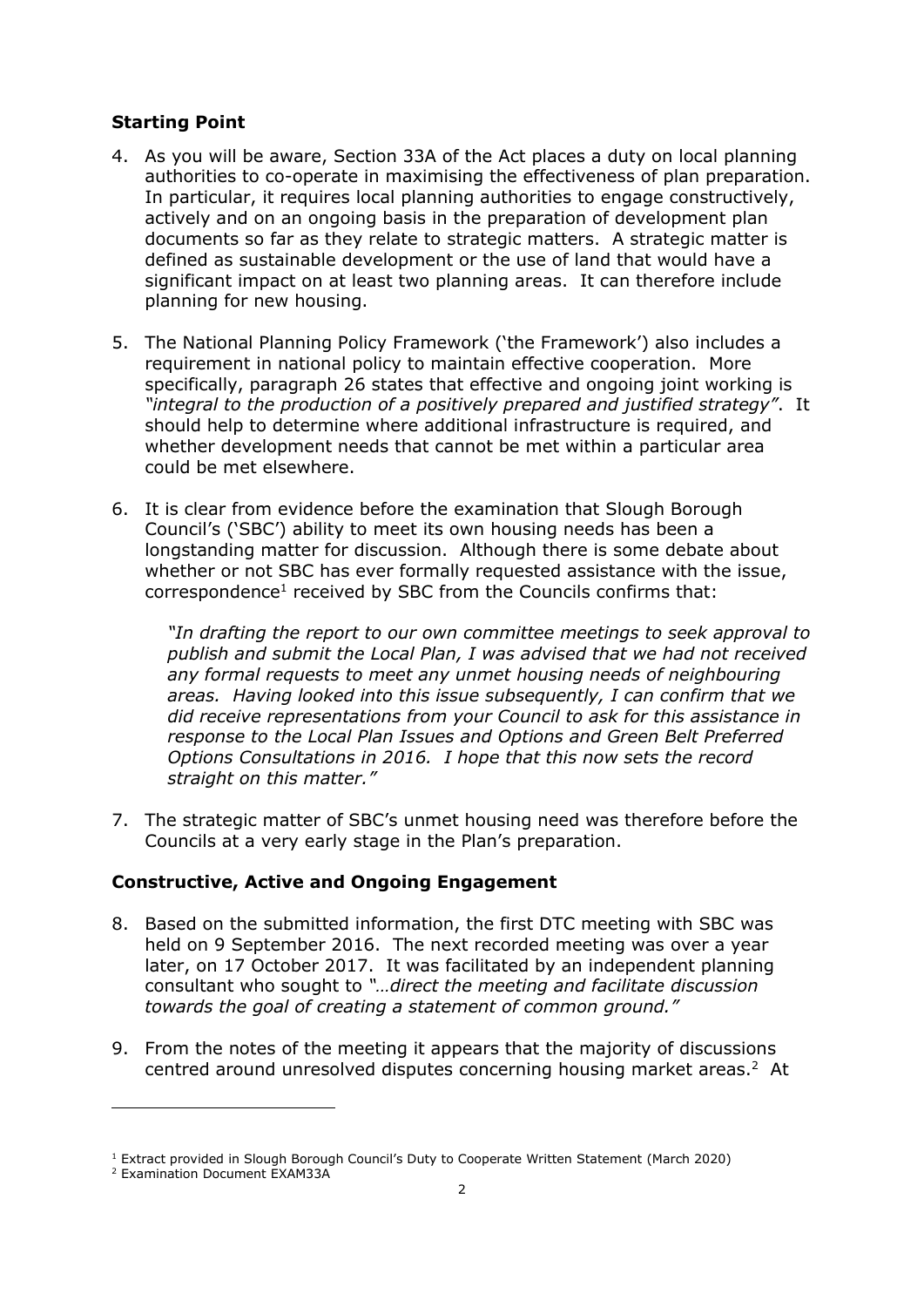the time South Bucks' position was that there was effectively one housing market area comprising all the Berkshire authorities, and for that reason, suggested that SBC should look further afield for assistance in meeting its unmet housing needs. The scale of unmet need was described as *"…between 5,000 and 10,000"* new homes.

- 10. The minutes from the October 2017 meeting includes advice from the facilitator, upon hearing the parties' positions on wider housing need issues, that Chiltern and South Bucks Councils could "*…be at significant risk [of] failing [the] duty to cooperate."* One of the outcomes of the meeting was therefore to work towards the preparation of a statement of common ground, with all parties agreeing that they would work more closely together in the future.
- 11. The next DTC meeting followed shortly afterwards, on 22 January 2018. Again, it was facilitated by an independent planning consultant and one of the aims of the meeting was to focus on the preparation of statements of common ground. Agreed matters included a recognition that SBC has an unmet housing need issue, and that its ability to expand to the south is constrained. This reflects the geography of the area, with the M4 motorway and River Thames limiting options for any significant southern expansion.
- 12. No further meetings were held between Chiltern and South Bucks Councils and SBC on this issue until 14 June 2019, approximately 18 months later, and after the Councils had published the submission version Local Plan for consultation. At the meeting SBC appears to have once more reiterated concerns that the Plan fails to meet any of its unmet housing need. Despite raising these concerns, there is nothing to suggest that the Councils took any immediate action insofar as the submission version Local Plan was concerned. Examination Document 33A confirms that *"no formal note was taken of this meeting"*.
- 13. Since identifying the issue and discussing it at DTC meetings in late 2017/early 2018, there does not appear to have been any constructive, active or ongoing engagement with SBC as part of the preparation of the Local Plan. In terms of how the submitted Plan seeks to address SBC's unmet housing need, there is very little evidence of any effective and ongoing joint working leading to the production of a positively prepared and justified strategy, as required by the Framework.
- 14. This is further highlighted by the lack of a signed statement of common ground with SBC. Paragraph 27 of the Framework is clear that in order to demonstrate effective and ongoing joint working, strategic policy making authorities should prepare and maintain one or more statements of common ground which should be made publically available throughout the planmaking process. The Planning Practice Guidance ('PPG') also advises that in the case of local planning authorities, statements of common ground form part of the evidence required to demonstrate that they have complied with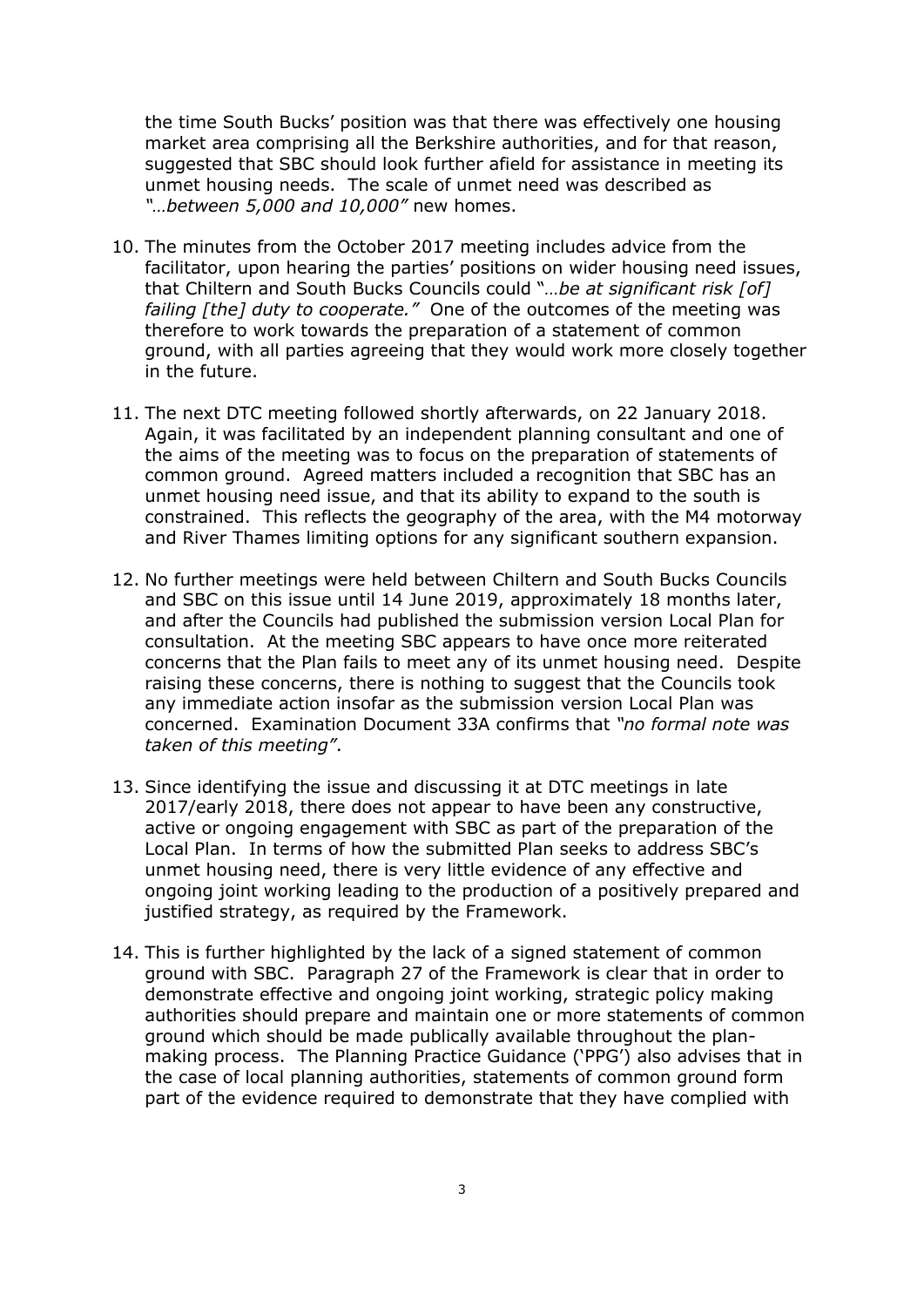the DTC. $3$  Furthermore, the PPG makes it clear that agreements (or disagreements) about the extent to which unmet needs are capable of being re-distributed should be included in such statements.<sup>4</sup> Despite being raised in DTC meetings in 2017, the Councils have only very recently (March 2020) submitted a draft, unsigned statement of common ground. $5$ 

#### **Wider Area Growth Study ('WAGS')**

- 15. One of the outcomes of the DTC meetings in 2017 and 2018 was a commitment to procure a joint growth study between SBC, Chiltern and South Bucks Councils and the Royal Borough of Windsor and Maidenhead. The *Wider Area Growth Study Part 1* was published in June 2019 and aims to identify potential locations that could accommodate the future housing needs of the Slough, Windsor and Maidenhead 'core'. Part 2, which is expected later in the year, will look at specific locations where new housing development could be deliverable and sustainable.
- 16. Commitment to the joint growth study is a positive step forward in seeking to address SBC's unmet housing needs. However, the WAGS is intended to form *"…part of the evidence base to supporting future plan making…"* (our emphasis).<sup>6</sup> As a result, although the Councils are now seeking to work collaboratively towards addressing the issue of unmet housing needs, this relates to future plan preparation. Published in June 2019, the WAGS in its published form has not influenced the preparation of the Chiltern and South Bucks Local Plan, which is before us for examination, nor is it clear that the emerging document did so.
- 17. Paragraph 3.5.7 of the submitted Plan states that one of the Strategic Objectives is to *"Establish a new, strengthened Green Belt boundary that will continue to meet national Green Belt purposes, prevent inappropriate development, secure opportunities for enhancement in accordance with national Green Belt objectives and, subject potentially to further consideration of the Green Belt boundary north of Slough in a review of the Plan, have boundaries that will endure beyond 2036"*
- 18. The Councils' response<sup>7</sup> to our Initial Questions<sup>8</sup> provides further clarity on this point. It states that, because of the uncertainty over the scale of SBC's unmet housing need, it is intended to pick up the matter through either a review of the Plan or a new Buckinghamshire-wide Local Plan. Essentially, *"CSB considered it better to get an up-to-date Local Plan in place, even if this has a limited time frame before its review, rather than to rely on two Local Plans adopted in the late 1990s."*

<sup>3</sup> Paragraph: 010 Reference ID: 61-010-20190315

<sup>4</sup> Paragraph: 012 Reference ID: 61-012-20190315

<sup>5</sup> Examination Document EXAM31

<sup>6</sup> Paragraph 1.1 of WAGS Part 1 (June 2019)

<sup>7</sup> Examination Document EXAM2

<sup>8</sup> Examination Document EXAM1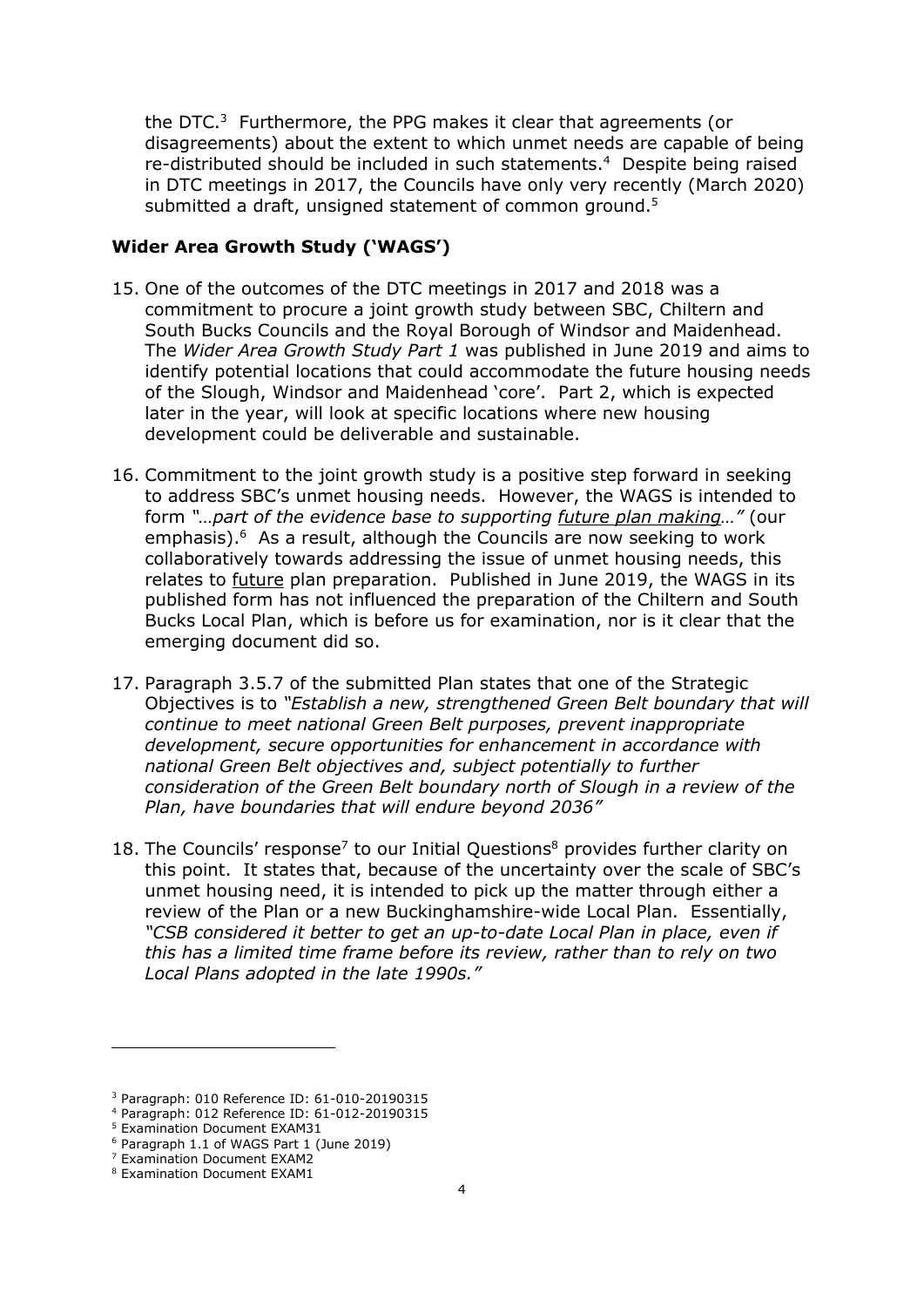- 19. We can see that there may be some merit in this way forward, and have approached the examination pragmatically, recognising the importance of getting up-to-date Local Plans in place. But the PPG<sup>9</sup> is clear that *"Inspectors will expect to see that strategic policy making authorities have addressed key strategy matters through effective joint working, and not deferred them to subsequent plan updates…"*. Paragraph 35 of the Framework also states that Plans are sound if they are *"…based on effective joint working on cross-boundary strategic matters that have been dealt with rather than deferred, as evidenced by the statement of common ground."*
- 20. Furthermore, the issue of SBC's unmet housing need was identified as far back as 2016, and the physical constraints and subsequent need for family housing has been a longstanding issue in the area. 'Potentially' considering the area north of Slough in a future review does not represent a positively prepared, justified strategy based on effective engagement. It cannot be said that the decision to potentially consider Slough's unmet housing needs in a future review was only reached following constructive, active and ongoing engagement having failed to find an agreed way of addressing the unmet housing needs in the current plan.

### **Need for Agreement?**

- 21. The DTC does not place a requirement on local planning authorities to agree on all strategic cross boundary matters. The PPG<sup>10</sup> confirms that where agreements cannot be reached, it should not prevent a plan from being submitted for examination.
- 22. Nevertheless, in such circumstances the authority *"…will need to submit comprehensive and robust evidence of the efforts it has made to cooperate*  and any outcomes achieved; this will be thoroughly tested at examination." Based on the evidence provided we are not convinced that the Councils have actively engaged with SBC on the issue of unmet housing needs, or adequately demonstrated what outcomes this engagement has resulted in. For example, the Councils do not appear to have actively explored options for growth around Slough, as might be expected as part of considering reasonable alternative strategies in the Sustainability Appraisal. The fact that the draft Statement of Common Ground was sent to SBC in December 2019, three months after submission, only serves to emphasise a lack of constructive dialogue on this key, strategic cross-boundary issue.
- 23. In response to our Initial Questions the Councils advised that they are *"…not in a position to accommodate Slough's request at the present time."* Essentially, *"If an authority cannot meet its own needs, then it cannot be considered to be in a position to provide assistance for anyone else. This is not considered to be a complex equation."*

<sup>9</sup> Paragraph: 022 Reference ID: 61-022-20190315

<sup>10</sup> Paragraph: 022 Reference ID: 61-022-20190315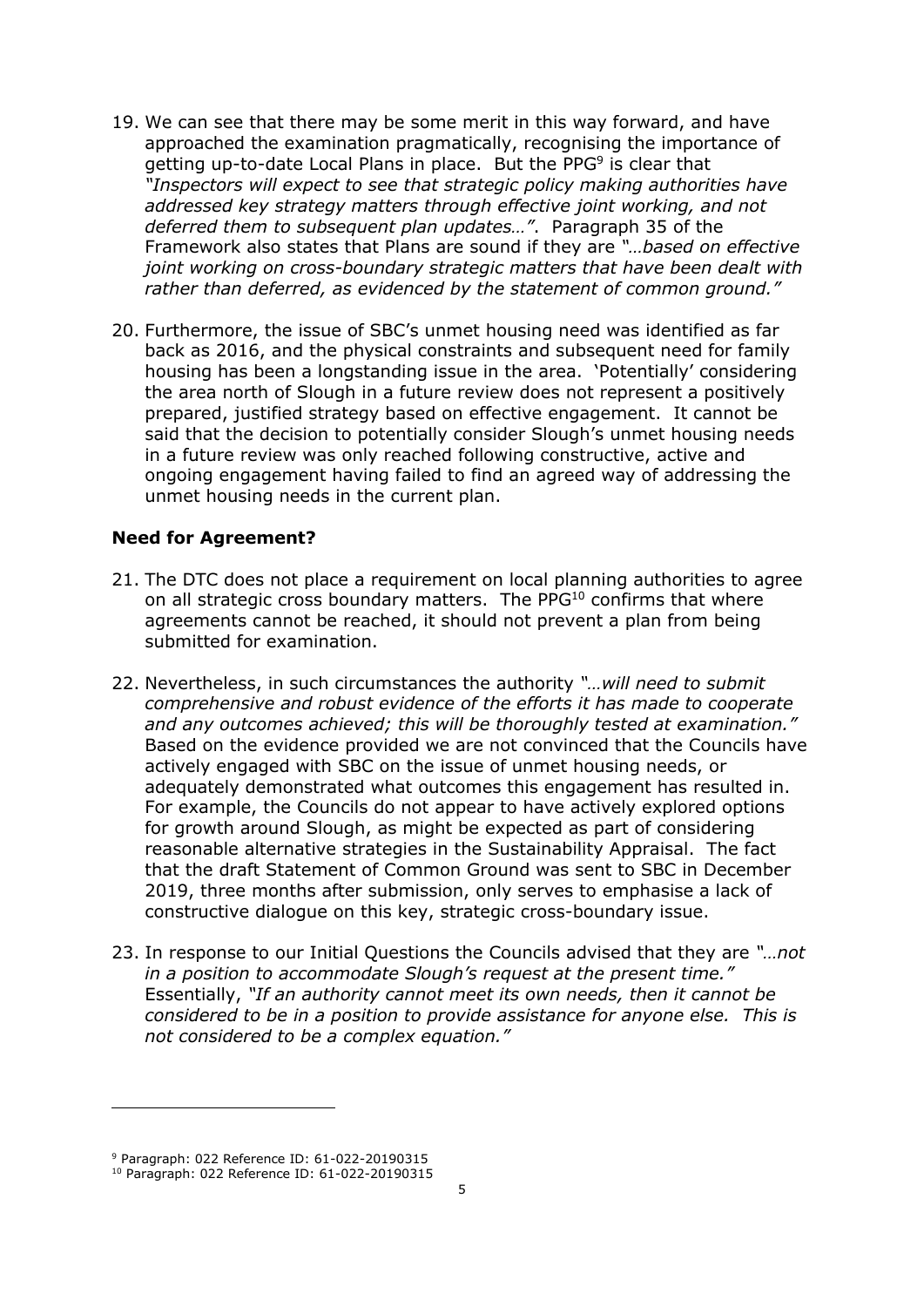- 24. The Green Belt is clearly a significant consideration in deciding how best to deal with SBC's unmet housing need. The PPG<sup>11</sup> advises that local planning authorities are not obliged to accept needs from other areas where it can be demonstrated that doing so would have an adverse impact when assessed against policies in the Framework. This reflects paragraph 11 of the Framework, which states that strategic policies should provide for objectively assessed needs for housing, as well as any needs that cannot be met in neighbouring areas, *unless* the application of policies in the Framework provide a strong reason for restricting the scale, type or distribution of development, or any adverse impacts of doing so would significantly and demonstrably outweigh the benefits.
- 25.However, there does not appear to have been any detailed analysis as part of the Plan's preparation to determine whether or not the adverse impacts of contributing towards SBC's unmet housing needs would significantly and demonstrably outweigh the benefits. Furthermore, the Framework's policies do not prevent Councils from amending Green Belt boundaries where there are exceptional circumstances in accordance with paragraph 136. The submission version Local Plan actually proposes to release land from the Green Belt for 1,000 homes, 12,000 square metres of office floorspace and a community hub including a new primary school near to Slough at Iver Station (Policy SP BP11). Land is also proposed to be released from the Green Belt adjacent to Taplow Station for around 4,000 square metres of office floorspace (Policy SP BP14). The Green Belt has therefore not precluded land from being identified for development in the submitted Plan.
- 26. The Councils also point to the lack of an exact, up-to-date figure which establishes the precise level of unmet need in Slough. As we understand, this will be for the WAGS Part 2 to establish. But the minutes from the October 2017 meeting refer to the unmet housing need as between 5,000 to 10,000 dwellings, and published outcomes from the January 2018 meeting state that *"Slough has a unmet housing need issue".* The 2017 Slough Local Plan Issues and Options described the shortfall at around 8,000 dwellings.
- 27. SBC's written representations also point to qualitative housing needs. Due to the tightly drawn administrative boundary and extent of the built-up area, the main identified supply of housing in Slough is flatted developments. It is for this reason, and in order to provide larger 3 and 4-bedroom family houses, that the Council is seeking to deliver new development beyond the borough boundary. Whilst a more precise and up-to-date figure will be established through the WAGS Part 2, it appears to us that the need to provide a significant number of new homes beyond Slough's administrative boundary is a matter which is therefore not in dispute. Given the constraints imposed by the M4 motorway and the River Thames, in order to provide housing as close as possible to Slough the areas for search recommended in the WAGS Part 1 include land within South Bucks.<sup>12</sup>

<sup>11</sup> Paragraph: 022 Reference ID: 61-022-20190315

<sup>&</sup>lt;sup>12</sup> Paragraph 7.11 and Figure 7.1 of WAGS Part 1 (June 2019)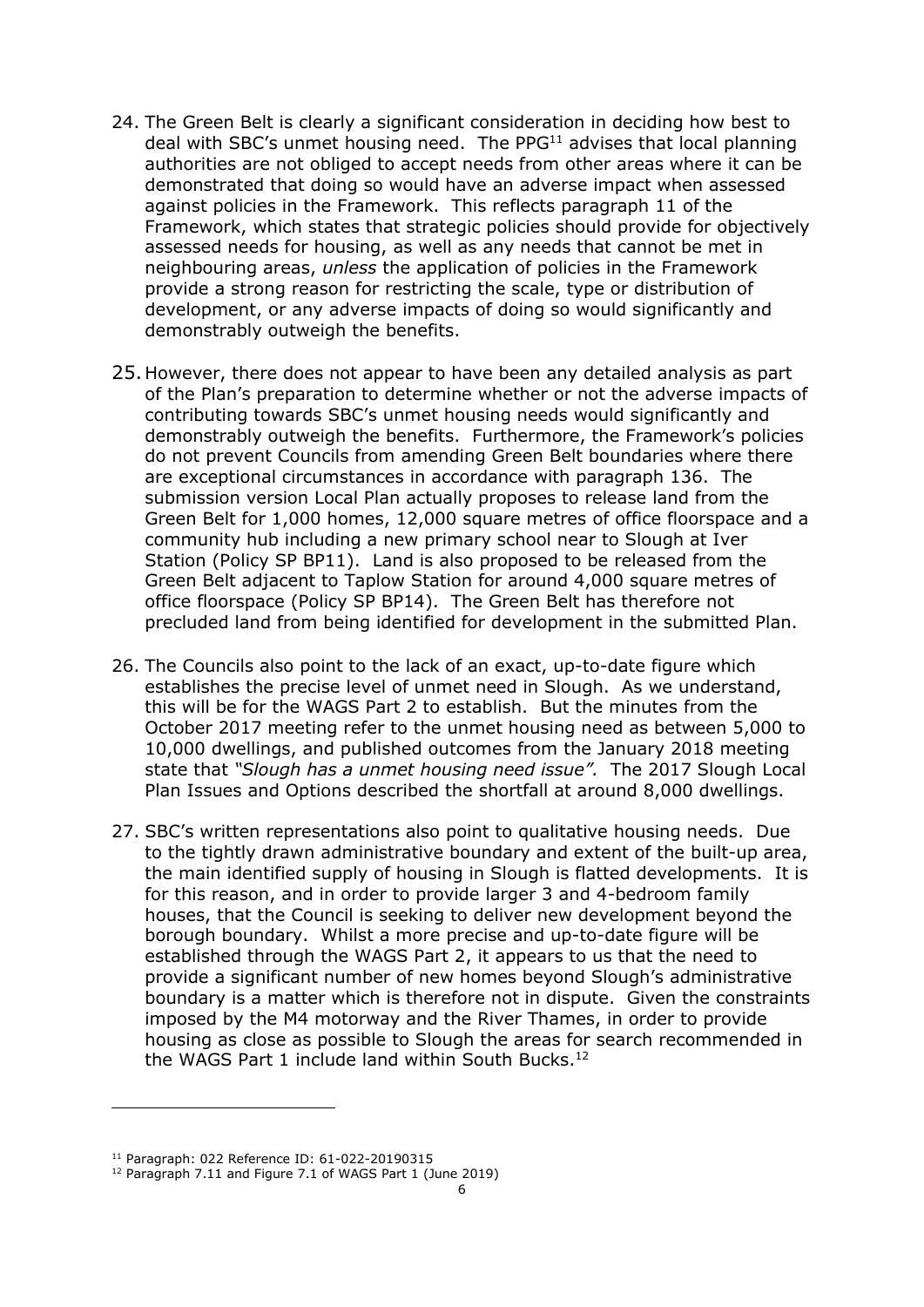#### **Summary and Conclusions**

- 28. In summary, it is evident that the issue of SBC's unmet housing need was raised early in the preparation of the Chiltern and South Bucks Local Plan, as far back as 2016. Although the precise level of need has changed, and is yet to be accurately established, it is also evident that SBC has quantitative and qualitative needs that cannot be met within its tightly drawn administrative boundary.
- 29. The DTC is not a duty to agree, but the Act is clear that strategic plan making authorities should engage constructively, actively and on an ongoing basis. From dialogue in October 2017 and January 2018, no further meetings were held with SBC for almost 18 months, until after publication of the submission version Local Plan. Despite SBC raising concerns once more, no formal notes of the meeting were taken, and the Plan proceeded to submission in September 2019. In our opinion, this does not demonstrate that the Councils have taken reasonable steps to engage actively, constructively and on an ongoing basis in relation to the strategic issue of unmet housing need. Not having a signed statement of common ground in place with SBC only serves to demonstrate a lack of effective dialogue.
- 30. Although work on the WAGS is a positive step-forward in seeking to identify SBC's unmet housing needs and sustainable locations for growth, it does not relate to the preparation of the submitted Plan before us. As the Part 1 Study confirms, it's focus is on future plan-making in the area.
- 31. It has been suggested by some participants that the issue surrounding SBC's unmet housing need could be addressed through Main Modifications to the Plan, either by allocating more land for development or requiring an early review to take account of the WAGS Part 2. However, a failure to meet the DTC cannot be remedied during the examination because it applies to the preparation of the plan, which ends upon submission.
- 32. Based on the evidence provided we therefore have very serious concerns that the Councils have not engaged actively, constructively and on an ongoing basis in relation to a strategic matter in the Plan's preparation as required by Section 33A of the Act. Whilst we have sought to be pragmatic in our approach, Section 20(7A) of the Act requires that the examiners must recommend non-adoption of the Plan if they consider that a Council has not complied with the DTC. We will not reach a final conclusion on this matter until the Council has had the opportunity to consider our findings and respond to this letter. However, it is important that we point out that there is a strong likelihood that the only option will be for the Council to withdraw the Plan.
- 33. We appreciate that the Council will be disappointed with our findings and we have only come to this view after carefully considering the information provided in response to our Initial Questions, the Hearing Statements, Written Representations and Rebuttal Statements. We are also conscious that this is a difficult time for everyone due to the Coronavirus ('COVID-19').